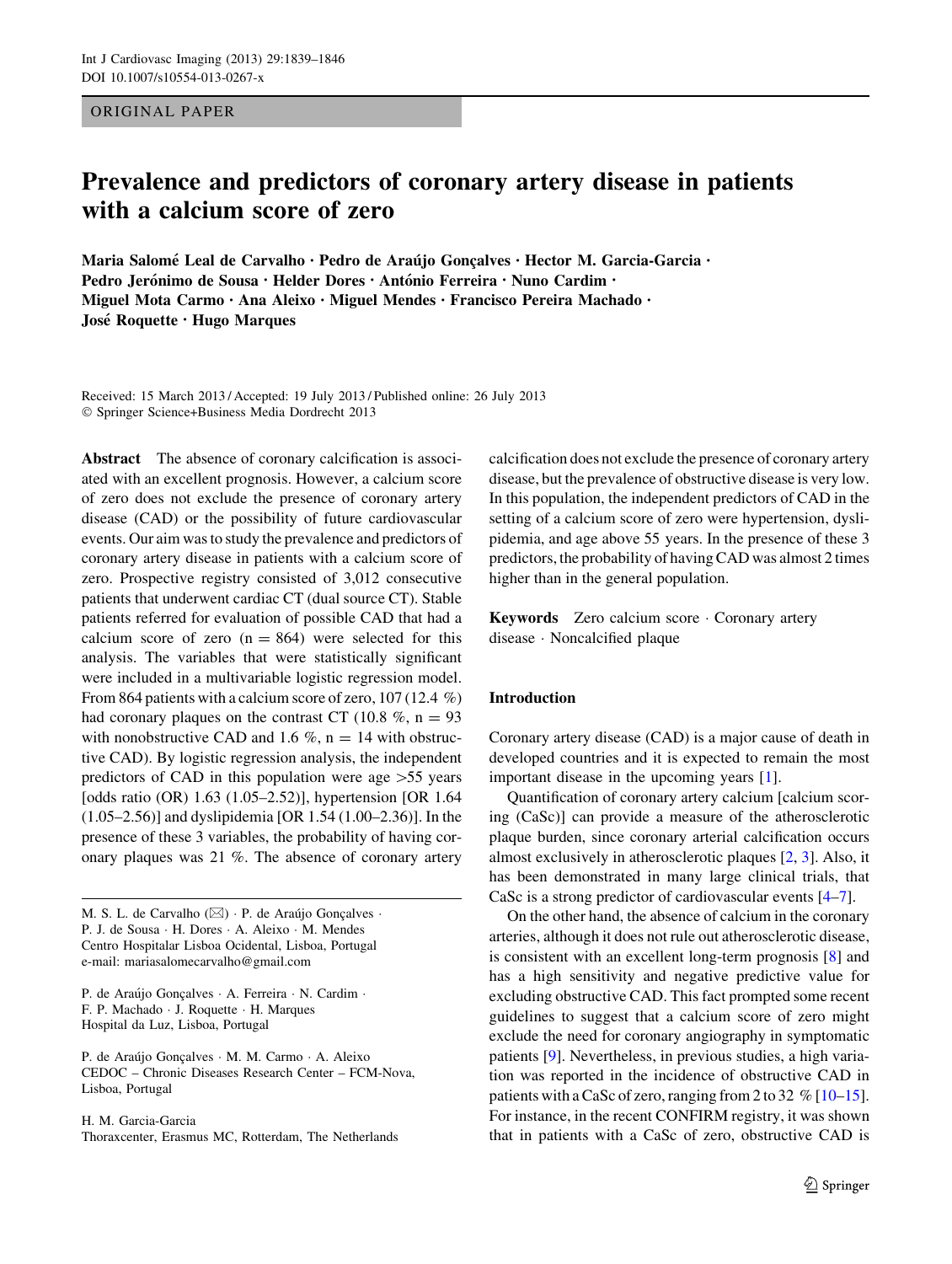possible and is associated with increased cardiovascular events [[16\]](#page-6-0). The aim of this study was to assess the prevalence and predictors of coronary artery disease in a population of stable patients referred for evaluation of possible CAD who had a calcium score of zero.

### Methods

#### Study design and patient population

Single center prospective registry including 3,012 consecutive patients undergoing dual source coronary CT angiography (CCTA) from February 2007 to March 2012. For this analysis, 864 stable patients (with symptoms and/or positive or inconclusive stress tests) referred for evaluation of possible CAD that had a calcium score of zero were included.

Exclusion criteria included: (1) preoperative CAD assessment prior to noncoronary valvular or aortic surgery  $(n = 51)$ ; (2) evaluation of possible CAD in cardiomyopathies (dilated cardiomyopathy or hypertrophic cardiomyopathy)  $(n = 162)$ ; (3) cardiac CT for atrial fibrillation ablation  $(n = 330)$ ; (4) previous myocardial infarction and/or revascularization procedures ( $n = 257$ ); (5) suspected ACS  $(n = 70)$ ; (6) other indications  $(n = 102)$ . Patients with atrial fibrillation or other significant arrhythmias during scan acquisition or artifacts that significantly compromised image

quality were also excluded, as every patient with a CaSc  $>0$ (Fig. 1).

The study was approved by the local ethics committee and all patients gave a written informed consent.

A detailed medical history with a questionnaire investigating risk factors was obtained from the patients to assess for the presence of: (1) Diabetes mellitus (defined as a fasting glucose level of  $>126$  mg/dl or the need for insulin or oral hypoglycemic agents) [\[17](#page-6-0)]; (2) Dyslipidemia (defined as a total cholesterol level  $\geq$ 200 mg/dl or treatment with lipidlowering drugs) [[18\]](#page-6-0); (3) Hypertension (defined as blood pressure  $\geq$ 140/90 mmHg or the use of antihypertensive medication) [\[19](#page-6-0)]; (4) Obesity (body mass index  $\geq$  30 kg/m<sup>2</sup>); (5) positive family history of premature CAD (defined as the presence of CAD in first-degree relatives younger than 55 (male) or 65 (female) years of age)  $[20]$  $[20]$  $[20]$ ; (6) smoking (defined as previous (less  $\leq 1$  year) or current smoker).

Pre-test probability of CAD was determined using both the modified Diamond and Forrester [\[21](#page-6-0)] and the Morise score [\[22](#page-7-0)]. The cardiovascular risk was assessed with the Heart Score [[23\]](#page-7-0). In the modified Diamond–Forrester, patients were classified into very low ( $\lt 5 \%$ ), low ( $\lt 10 \%$ ), intermediate (10–90 %) and high probability ( $>90$  %). For the Morise score, patients were classified into low (scores 0–8), intermediate (scores 9–15) and high probability (scores  $\geq$ 16). For the Heart Score, the cut-off of  $\geq$  5 % (high-risk) was used.



Fig. 1 Patient selection and study design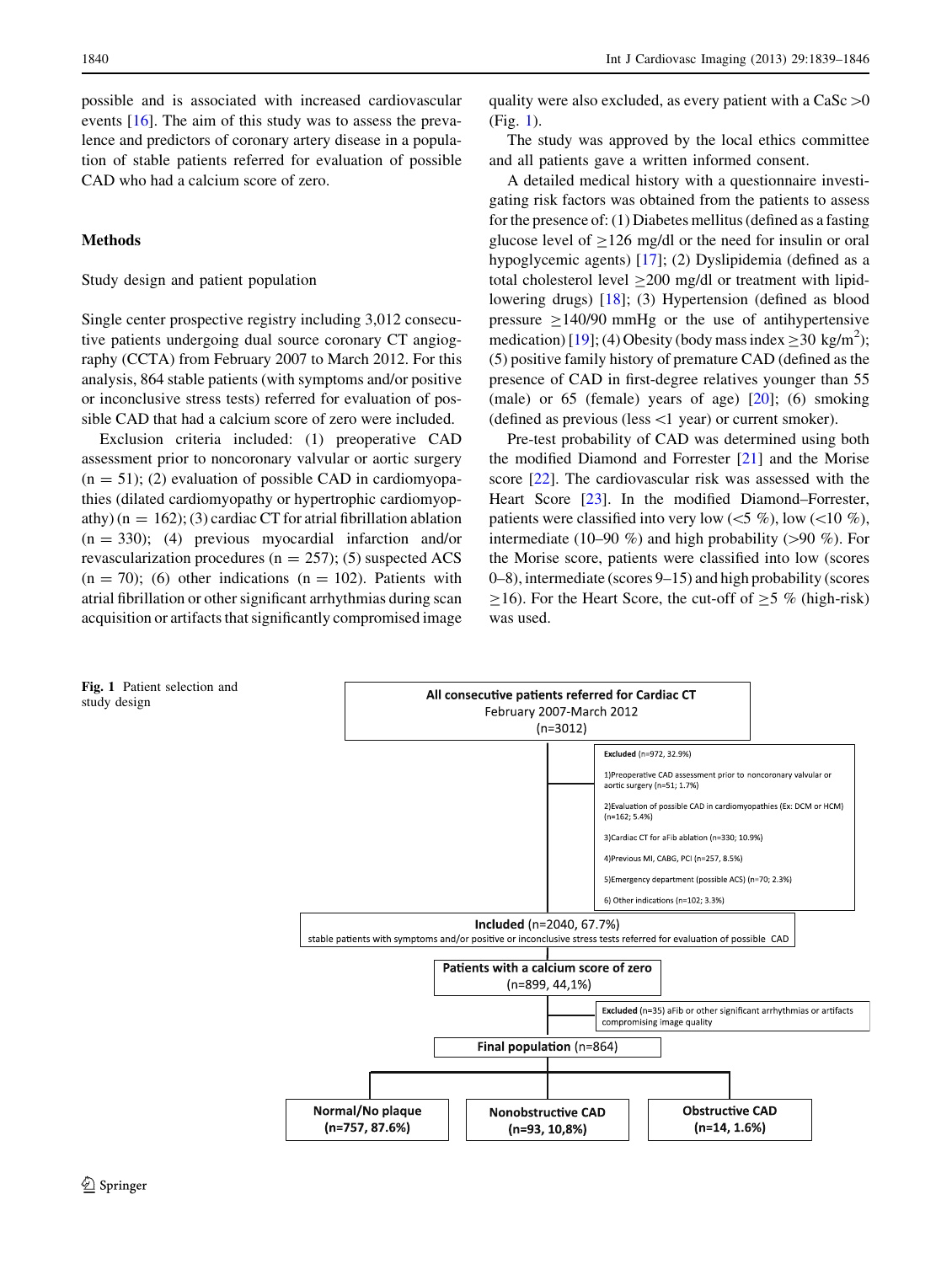Scan protocol and image reconstruction

All scans were performed with the first generation of dualsource scanner (Somatom Definition, Siemens Medical, Germany), with the patient in dorsal decubitus and in deep inspiration breath-hold.

The calcium score acquisition consisted of step and shoot—prospective ECG triggering at 70 % of the R–R interval if the heart rate was below 80 beats per min (bpm) or at 40 % of the R–R interval if the heart rate was higher. From the topogram, a cranio-caudal scan was obtained from the carina to the plane just below the heart silhouette, with 120 kV and 128 mAs/rot tube current, with CARE-Dose 4D mAs modulation. The value of the calcium score was obtained with the analysis of consecutive non-contrast 3 mm slices, with a reconstruction b35f Kernel and a small (cardiac) FOV, with a dedicated software (CaSc–Siemens), where every area at least with  $3 \text{ mm}^2$  within a coronary vessel with a density above 130 HU (Hounsfield Units) was selected.

For CCTA, sublingual nitroglycerin was administered to all patients, except when contraindicated, and intravenous metoprolol (5 mg, with a titration dose up to 20 mg) was administered in patients with heart rate  $>70$  bpm.

During the scan acquisition, a bolus of iodinated contrast was injected at a 6 ml/s infusion rate, followed by a 50-ml saline flush. The dose of contrast was calculated according to the following formula: (acquisition time  $+ 6$  s delay)  $\times$ flow (6 ml/s). A ROI was defined in the ascending aorta for the bolus trigger technique, set at 120 HU.

Dose reduction strategies—including electrocardiogram-gated tube current modulation, reduced tube voltage, and prospective axial triggering—were used whenever feasible.

Mean estimated radiation dose was  $0.8 \pm 0.5$  mSv for CaSc and  $4.6 \pm 3.8$  mSv for CT scan. Mean contrast dose was  $96.2 \pm 13.6$  ml and heart rate was  $67.8 \pm 12.9$  bpm.

Transaxial images were reconstructed with a temporal resolution of 83 ms and slice thickness of 0.75 mm with 0.4 mm increments. Post-processing was carried out using  $Circulation<sup>®</sup>$  software, with multiplanar reconstructions, maximum intensity projection and volume rendering technique. All scans were analysed independently in the same session by both a cardiologist and a radiologist with level III equivalent experience by the Society of Cardiovascular Computed Tomography. In case of disagreement, a joint reading was performed and a consensus decision was reached.

In each coronary artery segment, coronary atherosclerosis was defined as tissue structures  $>1$  mm<sup>2</sup> that existed either within the coronary artery lumen or adjacent to the coronary artery lumen that could be discriminated from surrounding pericardial tissue, epicardial fat, or the vessel

lumen itself [[24\]](#page-7-0). Coronary atherosclerotic lesions were quantified for stenosis by visual estimation. Percent obstruction of coronary artery lumen was based on a comparison of the luminal diameter of the segment exhibiting obstruction to the luminal diameter of the most normal-appearing site immediately proximal to the plaque. Obstructive CAD was defined by presence of at least one plaque with  $\geq 50$  % stenosis.

Statistical analysis

Continuous variables with normal distribution were expressed as mean  $\pm$  standard deviation. Categorical variables were expressed as percentages and their frequencies were compared with the Chi square test.

Binary logistic regression models were built to elucidate independent predictors of CAD without coronary calcification.

The objective of this model was the assessment of clinical variables that aid to predict the presence of CAD in patients with a calcium score of zero. All the demographic, risk factors and clinical variables present in Table [2](#page-3-0) that had a  $p \leq 0.1$  in univariate analysis were included in a multivariate logistic regression model (Enter method).

Statistical analysis was performed with SPSS 17.0 software for Windows (SPSS Inc., Chicago, IL, USA).

#### Results

Baseline and procedural characteristics

In the final study population of 864 patients, most of the patients were female (55 %) and mean age was  $53.8 \pm 11.0$  years. The prevalence of traditional risk factors was low, with only 9.0 % of patients with diabetes. This was predominantly a low risk population with few high risk patients (only 9.0 % with the Morise score and 3.1 % with the modified Diamond–Forrester had a high CAD probability). Likewise, most of the patients were not considered as high cardiovascular risk, as assessed by the Heart Score (only [1](#page-3-0)1.9 % had a Heart Score  $\geq$  5 %)—Table 1.

Coronary plaques were detected on CCTA in 107 patients (12.4 %): 10.8 % (n = 93) with nonobstructive CAD and 1.6 % ( $n = 14$ ) with obstructive CAD—Fig. [2.](#page-3-0) Considering the degree of stenosis of the obstructive CAD group, 64 % (n = 9) had a 50–70 % stenosis and 36 %  $(n = 5)$  a  $>70$  % stenosis. Considering the extent of disease, all these patients had obstructive CAD in only 1 vessel and 93 % had a single lesion. Regarding the distribution, most of the obstructive CAD lesions were found in proximal or mid segment locations (87 %), and the most affected artery was the right coronary artery 50  $\%$  (n = 7).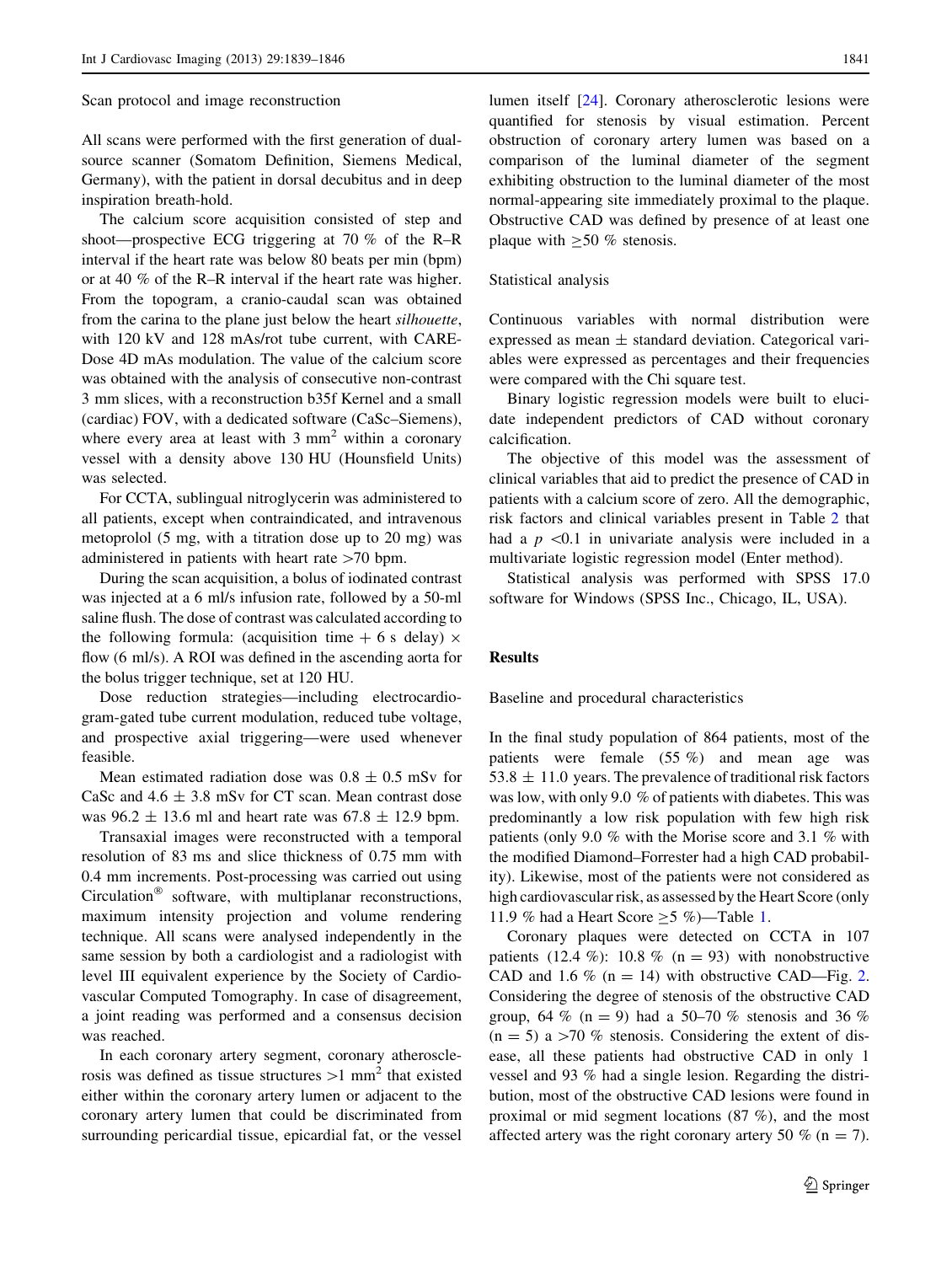|                                            | All patients ( $n = 864$ ) |
|--------------------------------------------|----------------------------|
| Demographic                                |                            |
| Age                                        | $53.8 \pm 11.0$            |
| Male sex                                   | 389 (45.0)                 |
| Risk factors                               |                            |
| Obesity (BMI $\geq$ 30)                    | 160 (18.5)                 |
| Diabetes                                   | 78 (9.0)                   |
| Hypertension                               | 459 (53.1)                 |
| Dyslipidemia                               | 454 (52.5)                 |
| Smoking                                    | 206 (23.8)                 |
| Family history of premature CAD            | 284 (32.9)                 |
| Chest pain                                 |                            |
| Asymptomatic                               | 441 (51.0)                 |
| Noncardiac                                 | 194 (22.5)                 |
| Atypical                                   | 182(21.1)                  |
| Typical                                    | 47 (5.4)                   |
| CAD probability-Morise                     |                            |
| Score $\geq 16$                            | 78 (9.0)                   |
| Score $9-15$                               | 446 (51.6)                 |
| Score $0-8$                                | 340 (39.4)                 |
| CAD probability—modified Diamond Forrester |                            |
| Very low                                   | 188 (21.8)                 |
| Low                                        | 391 (45.3)                 |
| Intermediate                               | 257 (29.7)                 |
| High                                       | 27 (3.1)                   |
| CV risk                                    |                            |
| Heart Score $\geq$ 5 %                     | 103 (11.9)                 |
| <b>CCTA</b>                                |                            |
| Normal/no plaque                           | 757 (87.6)                 |
| Non obstructive CAD                        | 93 (10.8)                  |
| Obstructive CAD                            | 14(1.6)                    |
| Technical data                             |                            |
| Heart rate (bpm)                           | $67.8 \pm 12.9$            |
| Contrast dose (ml)                         | $96.2 \pm 13.6$            |
| Radiation dose—CTA (mSv)                   | $4.6 \pm 3.8$              |
| Radiation dose-CaSc (mSv)                  | $0.8 \pm 0.5$              |

<span id="page-3-0"></span>Table 1 Demographic, clinical and CCTA characteristics of the study population

Values are mean  $\pm$  SD or n  $(\%)$ 

BMI body mass index, CAD coronary artery disease, CV cardiovascular, CCTA coronary computed tomography angiography, bpm beats per minute, mSv milisievert

Left anterior descendent was affected in 5 patients, while left main was affected in one patient and the circumflex artery in other patient.

There were no significant differences in the prevalence of CAD in patients referred for CCTA because of positive/ inconclusive stress tests  $(93/722 = 12.9\%)$  versus patients referred without previous stress tests  $(14/142 = 9.9\%)$ ,  $p = 0.403$ .



Fig. 2 Distribution of CT angiographic findings

Table 2 Prevalence of CAD according to the pretest probability (Morise)

| Pretest probability        | Nonobstructive CAD | <b>Obstructive CAD</b> |  |
|----------------------------|--------------------|------------------------|--|
| Low $(n = 340)$            | 27 $(7.9\%$        | 6 $(1.8\%)$            |  |
| Intermediate ( $n = 446$ ) | 64 $(14.3\%)$      | 6 $(1.3\%)$            |  |
| High $(n = 78)$            | 16 $(20.5\%$       | 2 $(2.6\%)$            |  |
| p                          | 0.002              | 0.708                  |  |

We further analyzed the distribution of CAD in the different pretest probability subgroups. Using those defined by Morise, the prevalence of CAD (any plaque) was 7.9, 14.3 and 20.5 % in low, intermediate and high pretest probability patients, respectively. Regarding obstructive CAD, a higher prevalence was also found in patients with high pretest probability, but this increase was not statistically significant (Table 2).

#### Univariate analysis

Patients with CAD were older (prevalence of age  $> 55$  years 64 vs. 47  $\%$ ,  $p = 0.001$ ) than patients without CAD and had a higher prevalence of dyslipidemia (65 vs. 51 %,  $p = 0.010$ ) and hypertension (67 vs. 51 %,  $p = 0.002$ ).

The pre-test CAD probability assessed both by the Morise score and the modified Diamond–Forrester was higher in the CAD group and these patients had a 2–4 times higher probability of being of a high CAD probability group. Cardiovascular risk, estimated by the Heart Score, was also significantly higher in patients with CAD. Although there was a trend in this group towards a higher prevalence of diabetes and male gender, these differences were not statistically significant—Table [3.](#page-4-0)

#### Multivariate analysis

By multivariate analysis, the independent predictors of CAD in patients with a calcium score of zero were age  $\geq$ 55 (OR 1.631, 95 % CI 1.054–2.524,  $p = 0.028$ ), hypertension (OR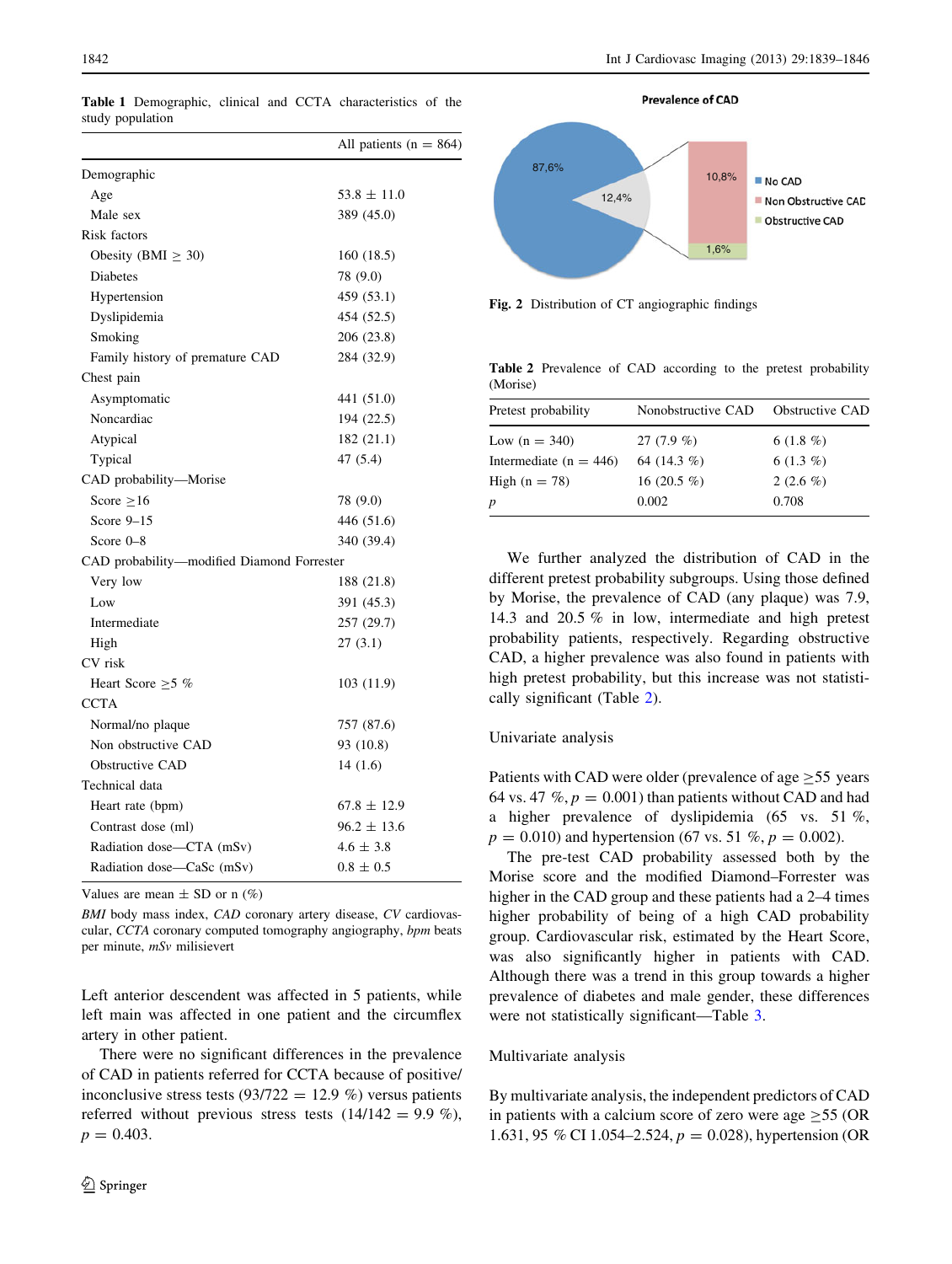<span id="page-4-0"></span>

|  | <b>Table 3</b> Univariate analysis |  |
|--|------------------------------------|--|
|--|------------------------------------|--|

|                                            | No CAD<br>$(n = 757)$ | CAD<br>$(n = 107)$ | p     |
|--------------------------------------------|-----------------------|--------------------|-------|
| Demographic                                |                       |                    |       |
| Age $\geq 55$ years                        | 355(47.0)             | 68 (63.6)          | 0.001 |
| Male gender                                | 335 (44.3)            | 54 (50.5)          | 0.254 |
| Risk factors                               |                       |                    |       |
| Diabetes                                   | 64(8.5)               | 14(13.1)           | 0.147 |
| Obesity (BMI $\geq$ 30)                    | 139 (18.4)            | 21(19.6)           | 0.790 |
| Hypertension                               | 387 (51.1)            | 72 (67.3)          | 0.002 |
| Dyslipidemia                               | 385 (50.9)            | 69 (64.5)          | 0.010 |
| Smoking                                    | 184 (24.3)            | 22(20.6)           | 0.467 |
| Family history of<br>premature CAD         | 248 (32.8)            | 36(33.6)           | 0.913 |
| Symptoms                                   |                       |                    |       |
| Chest pain                                 | 371 (49.0)            | 52 (48.6)          | 1.000 |
| CAD probability-Morise                     |                       |                    |       |
| Score $\geq 16$                            | 62(8.2)               | 16(15.0)           | 0.002 |
| Score $9-15$                               | 382 (50.5)            | 64 (59.8)          |       |
| Score $0-8$                                | 313(41.3)             | 27(25.2)           |       |
| CAD probability-modified Diamond Forrester |                       |                    |       |
| Very low                                   | 171 $(22.6 \%)$       | 17(15.9)           | 0.005 |
| Low                                        | 342 (45.2)            | 49 (45.8)          |       |
| Intermediate                               | 225(29.8)             | 32 (29.9)          |       |
| High                                       | 18(2.4)               | 9(8.4)             |       |
| CV risk                                    |                       |                    |       |
| Heart Score $\geq$ 5                       | 79 (10.4)             | 24 (22.4)          | 0.001 |

Values are mean  $\pm$  SD or n  $(\%)$ 

CAD coronary artery disease, BMI body mass index, CV cardiovascular

Bold indicates  $p$  value with statistical significance

1.641, 95 % CI 1.051–2.560,  $p = 0.029$  and dyslipidemia (OR 1.538, 95 % CI 1.002–2.361,  $p = 0.049$ ) (Fig. 3). In the presence of these 3 variables ( $n = 176$  patients, 20.4 % of the population), the probability of having coronary plaques was 21 % (vs. 12.4 % in the total studied population). We also analyzed the prevalence of CAD according to the presence of none, one, two or three of these risk factors. The results are shown in Table [4](#page-5-0).

## Discussion

In this single center cohort of stable patients without known CAD, referred for cardiac CT angiography, we found a very low prevalence of obstructive CAD (1.6 %) in the subset with a CaSc of zero. When considering the degree of stenosis, only 0.6 % had a stenosis  $>70$  %.

The prevalence and clinical significance of obstructive CAD on coronary CT angiography among patients with a



Fig. 3 Independent predictors of CAD in patients with a CaSc of zero

calcium score of zero has been evaluated in several cohorts, but with conflicting results, depending on the population included. Data from Nieman et al. [\[14](#page-6-0)], the CONFIRM registry [\[16](#page-6-0)], Rubinshtein et al. [\[13](#page-6-0)] and Akram et al. [[11\]](#page-6-0), are in line with our results, with a low prevalence of obstructive CAD (2, 3.5, 7.2 and 8.2 %, respectively). Our prevalence was even lower, and this might be explained by a high prevalence of patients with a low pretest probability of CAD.

In contrast, in the work of Harberl et al. [[10\]](#page-6-0) and Gottlieb et al. [[12\]](#page-6-0), there was a high prevalence of CAD (32 and 19.4 %, respectively), which can be related to the fact that these studies included patients referred for conventional angiography, including patients with possible acute coronary syndromes.

In our population, the prevalence of CAD in patients with positive/inconclusive stress tests (exercise electrocardiography in most cases) was not significantly different from that of patients referred to CCTA without previous tests, as in the study from Nieman et al. [[14\]](#page-6-0).

Calcium scoring enables a noninvasive quantification of the total coronary atherosclerotic burden, although it underestimates the burden of disease, by not measuring noncalcified plaques [\[25](#page-7-0)]. Nevertheless, it has been shown to outperform traditional risk stratification tools, such as clinical risk factor assessment, ankle-brachial index, carotid intima-media thickness and high-sensitivity C-reactive protein, as a predictor of cardiovascular events [[4,](#page-6-0) [5\]](#page-6-0).

Our data suggests that, although the absence of calcium does not exclude the presence of CAD, it was associated with a very low probability of obstructive lesions. This was especially true in cases of low and intermediate pretest CAD probability, as in the study from Werkhoven et al.  $[15]$  $[15]$  in which the prevalence of obstructive CAD, in the absence of calcium, was only 3.4 and 3.8 % in patients with low and intermediate pretest CAD probability, respectively. This is in line with the excellent prognosis that has been demonstrated for patients with a calcium score of zero [\[8](#page-6-0)].

In our population, older age  $(\geq 55$  years), hypertension and dyslipidemia were independent predictors of CAD in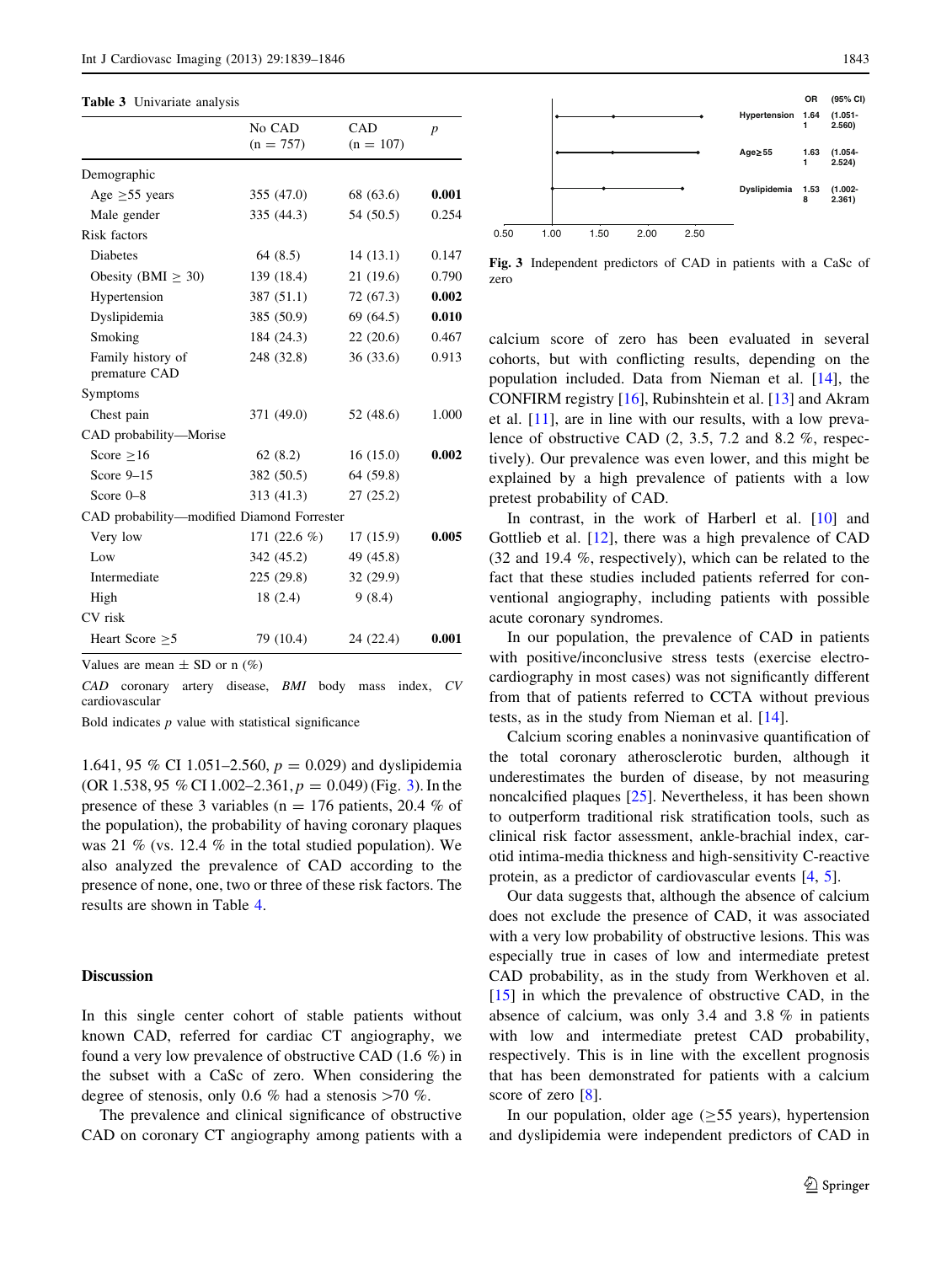| Independent preditors | No CAD          | Nonobstructive CAD | Obstructive CAD | Total |         |
|-----------------------|-----------------|--------------------|-----------------|-------|---------|
| $\overline{0}$        | 158 (96.9 %)    | $5(3.1\%)$         | $0(0\%)$        | 163   | < 0.001 |
|                       | 210 (86.8 %)    | 25 $(10.3 \%)$     | $7(2.9\%)$      | 242   |         |
| 2                     | 250 (88.3 $%$ ) | $28(9.9\%)$        | 5 $(1.8\%)$     | 283   |         |
| 3                     | 139 $(79.0\%$   | 35 $(19.9\%)$      | $2(1.1\%)$      | 176   |         |
|                       | 757             | 93                 | 14              | 864   |         |

<span id="page-5-0"></span>Table 4 Prevalence of CAD according to the presence of risk factors found to be independent predictors

Fig. 4 Non-calcified plaque on cardiac CT (on the right) in a patient with a CaSc of zero; the angiography (on the left) confirmed the presence of a 50–70 % stenosis in the mid-RCA; intravascular ultrasound with virtual histology (in the middle) suggests the presence of microcalcifications



this subset of patients without calcium, and in the presence of these 3 predictors, the probability of having CAD was almost 2 times higher than in the general population. Nevertheless, the odds ratios for the independent predictors were rather modest and other traditional CAD risk factors were not found to be independent predictors. This way, we could hypothesize that coronary plaques without calcium could be a different phenotypical subset of CAD. Another possibility could be that these patients with coronary plaques in the absence of calcium represent CAD at earlier stages, since calcium is considered to be associated with more advanced forms of atherosclerotic lesions [\[2](#page-6-0)]. In fact, in our population, all the patients with obstructive CAD had only 1 vessel disease, most (93 %) with a single lesion, and only a minority (36 %) had  $>70$  % stenosis.

One last hypothesis could be that these plaques can have microcalcifications below the threshold of cardiac CT spacial resolution, as in the case example (Fig. 4), in which small spots of calcium were only detected by intravascular ultrasound (IVUS) virtual histology.

# Limitations

There are a number of limitations related to this report: (1) this is a single center retrospective study with medium size cohort; (2) our population in mainly of low CAD probability and CV risk; the very low percentage of obstructive CAD found can not be extrapolated to cohorts with more patients with higher CAD probability and CV risk (3) the definition of CAD was made using CCTA and not invasive angiography, which may lead to false-positive findings, although this is unlikely in the absence of calcium; (4) lack of prognostic information, since we did not evaluate the prognostic importance of obstructive CAD in patients with a CaSc of zero.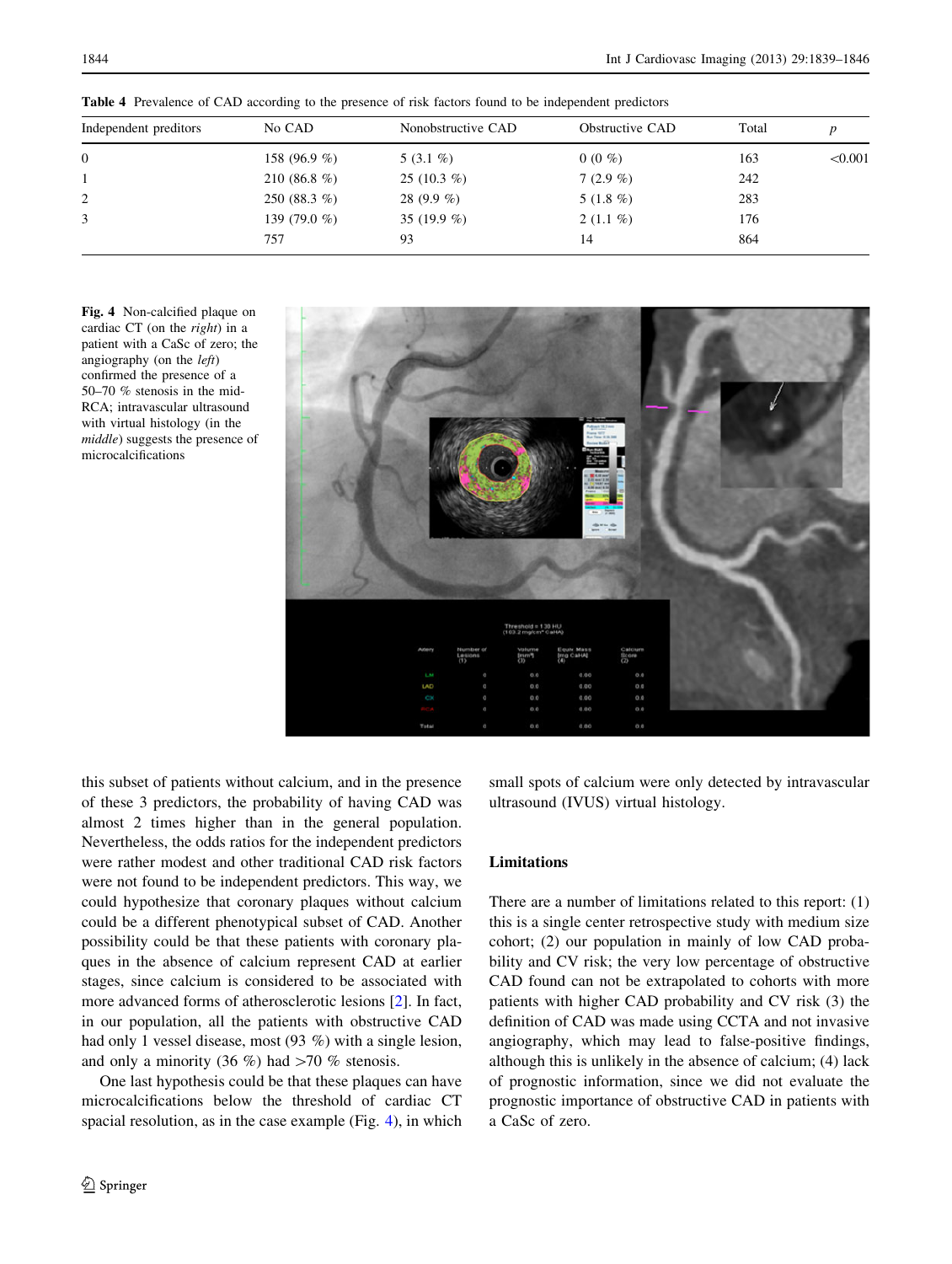#### <span id="page-6-0"></span>**Conclusions**

In this population of stable patients referred for evaluation of possible CAD that had a calcium score of zero, 12.4 % had coronary plaques and 1.6 % had obstructive  $(>50 \%)$ CAD.

Therefore, and despite the known high negative predictive value of CaSc for coronary events, the absence of coronary artery calcification does not exclude the presence of coronary artery disease, but the prevalence of obstructive disease is very low.

In this population, we found that age  $\geq$ 55, hypertension, dyslipidemia were independent predictors of CAD in the setting of a calcium score of zero. In the presence of these 3 predictors, the probability of having CAD was almost 2 times higher than in the total studied population.

Conflict of interest All the authors declare that they have no conflict of interest.

#### References

- 1. Lloyd-Jones D, Adams R, Carnethon M, De Simone G, Ferguson TB, Flegal K et al (2009) Heart disease and stroke statistics— 2009 update: a report from the American heart association statistics committee and stroke statistics subcommittee. Circulation 119(3):480–486
- 2. Stary HC, Chandler AB, Dinsmore RE, Fuster V, Glagov S, Insull W Jr et al (1995) A definition of advanced types of atherosclerotic lesions, a histological classification of atherosclerosis. A report from the committee on vascular lesions of the council on arteriosclerosis, American heart association. Arterioscler Thromb Vasc Biol 15:1512–1531
- 3. Budoff M, Jollis JG, Dowe D, Min J for the VCT study group (2013) Diagnostic accuracy of coronary artery calcium for obstructive disease: results from the ACCURACY trial. Int J Cardiol 166(2):505–508
- 4. Detrano R, Guerci AD, Carr JJ, Bild DE, Burke G, Folsom AR et al (2008) Coronary calcium as a predictor of coronary events in four racial or ethnic groups. N Engl J Med 358:1336–1345
- 5. Yeboah J, McClelland RL, Polonsky TS, Burke GL, Sibley CT, O'Leary D et al (2012) Comparison of novel risk markers for improvement in cardiovascular risk assessment in intermediaterisk individuals. JAMA 308:788–795
- 6. Shaw LJ, Raggi P, Schisterman E, Berman DS, Callister TQ (2003) Prognostic value of cardiac risk factors and coronary artery calcium screening for all-cause mortality. Radiology 228(3):826–833
- 7. Petretta M, Daniele S, Acampa W, Imbriaco M, Pellegrino T, Messalli G et al (2012) Prognostic value of coronary artery calcium score and coronary CT angiography in patients with intermediate risk of coronary artery disease. Int J Cardiovasc Imaging 28(6):1547–1556
- 8. Sarwar A, Shaw LJ, Shapiro MD, Blankstein R, Hoffmann U, Cury RC et al (2009) Diagnostic and prognostic value of absence of coronary artery calcification. J Am Coll Cardiol Imaging 2:675–688
- 9. National Institute for Health and Clinical Excellence (2010) Chest pain of recent onset. Assessment and diagnosis of recent onset chest pain or discomfort of suspected cardiac origin.

London: NICE. Available from: [http://www.nice.org.uk/guid](http://www.nice.org.uk/guidance/CG95) [ance/CG95](http://www.nice.org.uk/guidance/CG95)

- 10. Haberl R, Tittus J, Böhme E, Czernik A, Richartz BM, Buck J et al (2005) Multislice spiral computed tomographic angiography of coronary arteries in patients with suspected coronary artery disease: an effective filter before catheter angiography? Am Heart J 149:1112–1119
- 11. Akram K, O'Donnell RE, King S, Superko HR, Agatston A, Voros S (2009) Influence of symptomatic status on the prevalence of obstructive coronary artery disease in patients with zero calcium score. Atherosclerosis 203:533–537
- 12. Gottlieb I, Miller JM, Arbab-Zadeh A, Dewey M, Clouse ME, Sara L et al (2009) The absence of coronary calcification does not exclude obstructive coronary artery disease or the need for revascularization in patients referred for conventional coronary angiography. J Am Coll Cardiol 44:627–634
- 13. Rubinshtein R, Gaspar T, Halon DA, Goldstein J, Peled N, Lewis BS (2007) Prevalence and extent of obstructive coronary artery disease in patients with zero or low calcium score undergoing 64-slice cardiac multidetector computed tomography for evaluation of a chest pain syndrome. Am J Cardiol 99:472–475
- 14. Nieman K, Galema TW, Neefjes LA, Weustink AC, Musters P, Moelker AD et al (2009) Comparison of the value of coronary calcium detection to computed tomographic angiography and exercise testing in patients with chest pain. Am J Cardiol 104(11): 1499–1504
- 15. van Werkhoven J, de Boer S, Schuijf J, Cademartiri F, Maffei E, Jukema J et al (2010) Impact of clinical presentation and pretest likelihood on the relation between calcium score and computed tomographic coronary angiography. Am J Cardiol 106(12): 1675–1679
- 16. Villines TC, Hulten EA, Shaw LJ, Goyal M, Dunning A, Achenbach S et al (2011) Prevalence and severity of coronary artery disease and adverse events among symptomatic patients with coronary artery calcification scores of zero undergoing coronary computed tomography angiography: results from the CONFIRM (coronary CT angiography evaluation for clinical outcomes: an international multicenter) registry. J Am Coll Cardiol 58:2533–2540
- 17. Gavin J, Alberti K, Davidson M, DeFronzo R, Drash A, Gabbe S et al (1997) Report of the expert committee on the diagnosis and classification of diabetes mellitus. Diabet Care 20(7):1183–1197
- 18. Grundy S, Becker D, Clark L, Cooper R, Denke M, Howard W et al (2001) Expert panel on detection Evaluation and treatment of high blood cholesterol in Adults. Executive summary of the third report of the National Cholesterol Education Program (NCEP) expert panel on detection, evaluation, and treatment of high blood cholesterol in adults (adult treatment panel III) JAMA 285(19):2486–2497
- 19. European Society of Hypertension-European Society of Cardiology Guidelines C (2003) European Society of Hypertension-European Society of Cardiology guidelines for the management of arterial hypertension (2003). J Hypertens 21(6):1011–1053
- 20. Taylor AJ, Bindeman J, Feuerstein I, Cao F, Brazaitis M, O'Malley PG (2005) Coronary calcium independently predicts incident premature coronary heart disease over measured cardiovascular risk factors: mean 3-year outcomes in 18 the prospective army coronary calcium (PACC) project. J Am Coll Cardiol 46(5):807–814
- 21. Gibbons RJ, Balady GJ, Bricker JT, Chaitman BR, Fletcher GF, Froelicher VF et al (2002) American college of cardiology/American heart association task force on practice guidelines (committee to update the 1997 exercise testing guidelines). ACC/AHA, guideline update for exercise testing: summary article: a report of the American college of cardiology/American heart association task force on practice guidelines. Circulation 106(14):1883–1892